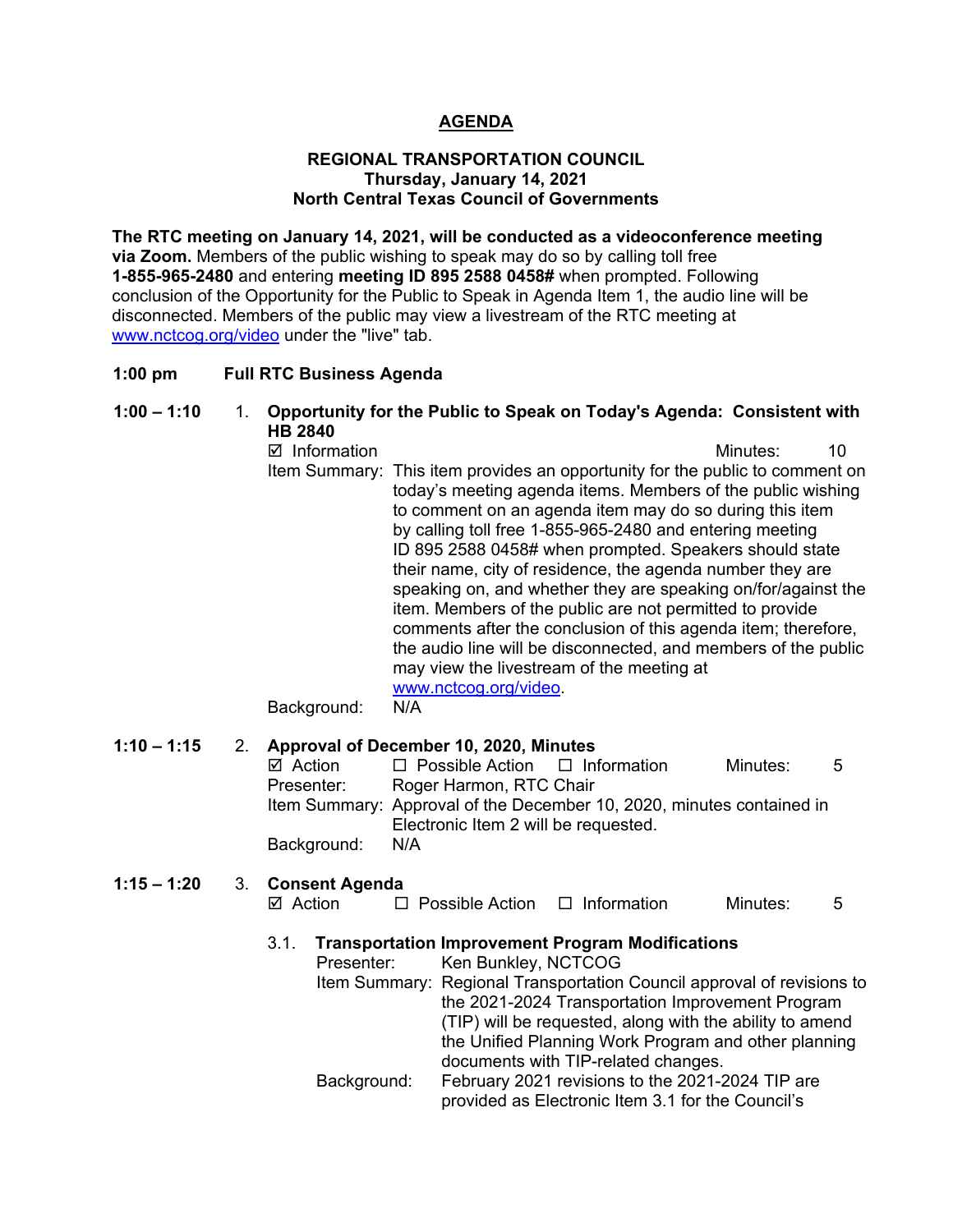consideration. These modifications have been reviewed for consistency with the mobility plan, the air quality conformity determination and financial constraint of the TIP.

Performance Measure(s) Addressed: Roadway, Transit

# 3.2 **Regional Transportation Council Local Contingency for Fiscal Year 2021 Regional Aerial Photography Program**

Presenter: Dan Kessler, NCTCOG Item Summary: Regional Transportation Council (RTC) approval of a \$1.8 million cash flow contingency for the Fiscal Year (FY) 2021 Regional Aerial Photography Program will be requested.

Background: The North Central Texas Council of Governments (NCTCOG) has a cooperative Regional Aerial Photography Program whereby orthophotography and ancillary products are developed on a periodic basis at the request of local governments and other public entities. The primary flights for the region are conducted every two years. The FY2021 Program includes aerials requested by the Dallas and Fort Worth Texas Department of Transportation (TxDOT) Districts for transportation-related purposes. The total cost of the FY2021 Program is approximately \$2.4 million, with TxDOT's share being \$1.8 million. The flights need to proceed in January to obtain aerials without leaves on the trees, which is a critical element for TxDOT and local governments. The RTC previously approved federal funds to cover the TxDOT share of these costs. Federal funds are anticipated to be available in the March timeframe (but could be later) to cover TxDOT's share, which will be due in April. Staff requests a cash flow contingency in RTC Local funds of \$1.8 million to cover costs in the event federal funds are not available by the end of March. It is unlikely that this contingency will be needed; however, if used, the RTC Local funds would be replenished upon the availability of the federal funds.

Performance Measure(s) Addressed: Administrative

### **1:20 – 1:35** 4. **Orientation to Agenda/Director of Transportation Report**

| $\Box$ Action | $\Box$ Possible Action $\Box$ Information | Minutes: | -15 |
|---------------|-------------------------------------------|----------|-----|
| Presenter:    | Michael Morris, NCTCOG                    |          |     |

- 1. Celebration of Transportation Service by Gary Thomas, President/Executive Director, Dallas Area Rapid Transit (DART) (Michael Morris and DART Board Chair Paul N. Wageman)
- 2. \$4 Million Advanced Transportation and Congestion Management Technologies Deployment (ACTMTD) Grant from the United States Department of Transportation Received for City of Dallas SM Wright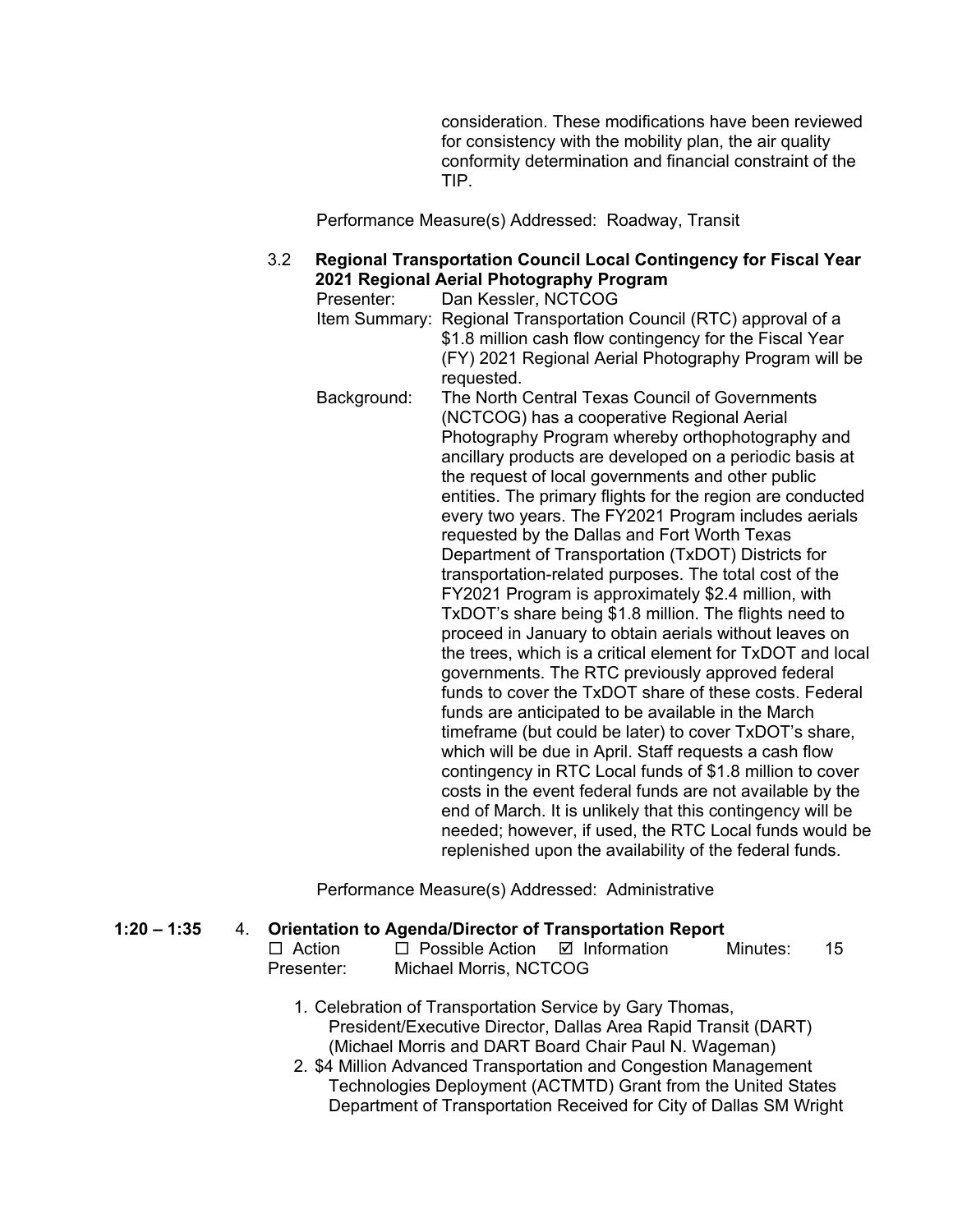Smart Corridor Project in Partnership with the Regional Transportation **Council** 

- 3. NCTCOG Staff Member Ernest Huffman Recipient of Association for Unmanned Vehicle Systems International Lone Star's Excellence Award for Work on Integrating Unmanned Aircraft Systems (UAS) into North Texas and Advocating for Advancement of UAS Technologies
- 4. United States Department of Transportation Issues Two, Much-Anticipated Drone Rules to Advance Safety and Innovation in the United States (Electronic Item 4.1)
- 5. Federal Railroad Administration Announces Full Implementation of Positive Train Control (PTC) and Certifies TEXRail PTC System (Electronic Item 4.2)
- 6. Changing Mobility: Data, Insights, and Delivering Innovative Projects During COVID Recovery (Electronic Item 4.3) [\(www.nctcog.org/pm/covid-19\)](http://www.nctcog.org/pm/covid-19)
- 7. Dallas-Fort Worth Clean Cities Upcoming Events [\(https://www.dfwcleancities.org/dfw-clean-cities-meetings\)](https://www.dfwcleancities.org/dfw-clean-cities-meetings)
- 8. Air Quality Funding Opportunities for Vehicles [\(https://www.nctcog.org/trans/quality/air/funding-and](https://www.nctcog.org/trans/quality/air/funding-and-resources/fundingvehicle)[resources/fundingvehicle\)](https://www.nctcog.org/trans/quality/air/funding-and-resources/fundingvehicle)
- 9. Status of Texas Volkswagen Environmental Mitigation Program Funding Programs (Electronic Item 4.4)
- 10. Upcoming Transit Studies Meetings
	- Tarrant County Stakeholder Advisory Group Meeting: January 28, 2021, 2:00 PM
	- South Dallas County Public Meeting: February 4, 2021, 6:00 PM
	- Denton County Initial Stakeholders Meeting: February 5, 2021, 10:30 AM
	- East Dallas, Kaufman, and Rockwall Counties Initial Stakeholders Meeting: February 12, 2021, 10:00 AM
- 11. December Online Input Opportunity Minutes (Electronic Item 4.5)
- 12. January Online Input Opportunity Notice (Electronic Item 4.6)
- 13. Public Comments Report (Electronic Item 4.7)
- 14. Recent Correspondence (Electronic Item 4.8)
- 15. Recent News Articles (Electronic Item 4.9)
- 16. Recent Press Releases (Electronic Item 4.10)

# **1:35 – 1:45** 5. **Legislative Update**

- $\Box$  Action  $\Box$  Possible Action  $\Box$  Information Minutes: 10<br>Presenter: Rebekah Hernandez NCTCOG Rebekah Hernandez, NCTCOG Item Summary: Staff will provide an update on federal and State legislative actions related to transportation and air quality issues affecting
	- the Dallas-Fort Worth area. Legislative actions to be covered include the following:
		- Federal Fiscal Year 2021 Appropriations
		- Federal Supplemental COVID Stimulus
		- Texas Comptroller Certification Revenue Estimate
		- Actions in the Texas Legislature
- Background: Transportation issues continue to be a focus for both the United States (US) Congress and the Texas Legislature. The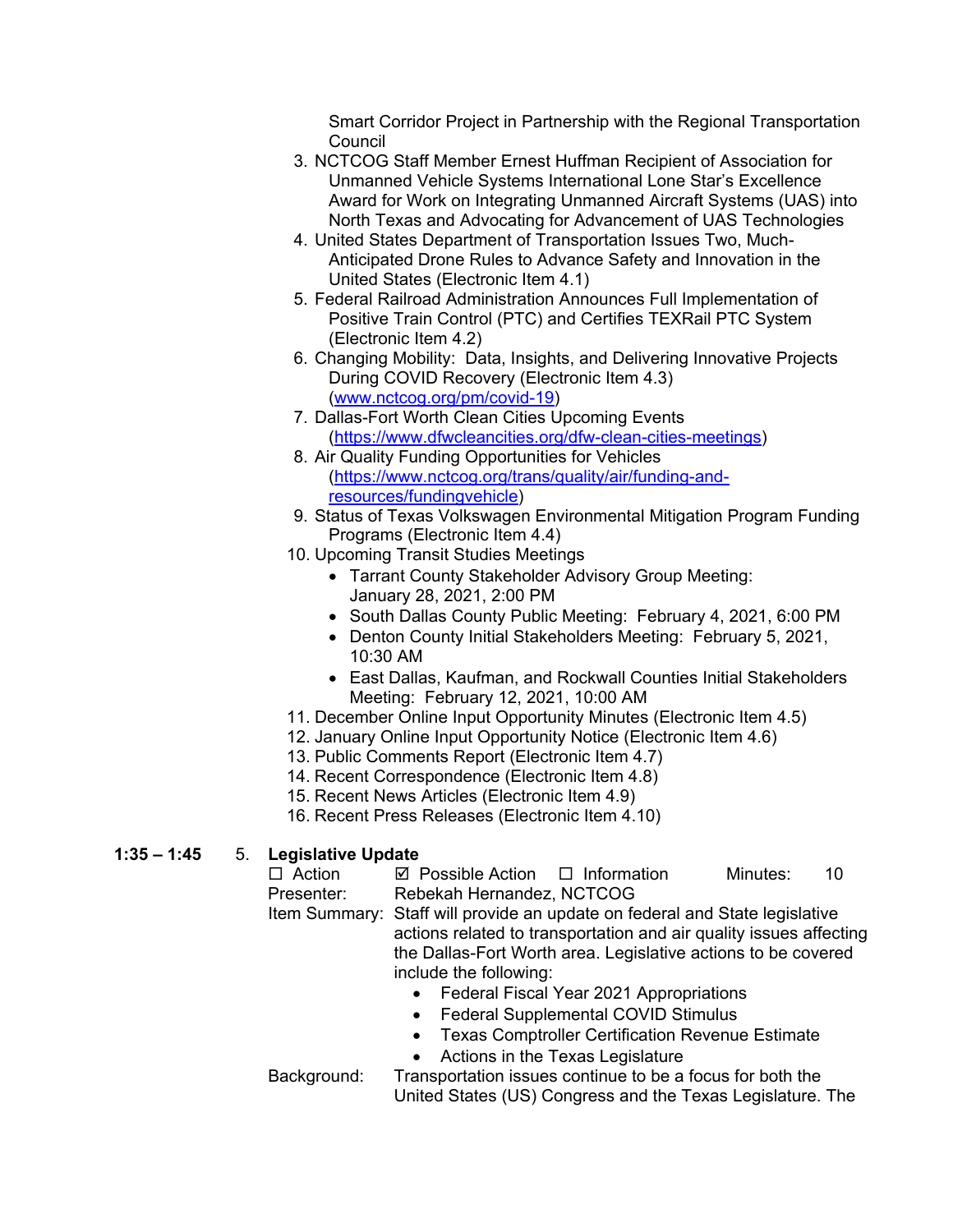1<sup>st</sup> session of the 117<sup>th</sup> US Congress convened on January 3. 2021. The 87<sup>th</sup> Texas Legislature convened on January 12, 2021. This item will allow staff to provide updates on key positions of the Regional Transportation Council and allow any additional positions to be taken, if necessary.

Performance Measure(s) Addressed: Roadway, Transit

**1:45 – 1:55** 6. **2021 Top 10 Transportation Technology Initiatives: Recent Presentations**  $\square$  Action  $\square$  Possible Action  $\square$  Information Minutes: 10<br>Presenter: Michael Morris. NCTCOG Michael Morris, NCTCOG Item Summary: The Regional Transportation Council (RTC) has requested continued emphasis on transportation technology initiatives. Staff will update the RTC on recent presentations. Background: The Transportation Director has given several presentations recently on transportation technologies to interest groups within the region. Electronic Item 6 highlights the top 10 transportation technologies initiatives currently being pursued within the region. In addition, staff will present four major programs areas and their relationship with our State legislative delegation.

Performance Measure(s) Addressed: Roadway, Transit

**1:55 – 2:05** 7. **Transit-Oriented Development Survey Results (This item was postponed from the December 10, 2020, RTC Meeting)**

|                                                        | $\Box$ Action                                            | $\Box$ Possible Action $\Box$ Information                                                                                      |                                                            | Minutes: | 10 |  |  |
|--------------------------------------------------------|----------------------------------------------------------|--------------------------------------------------------------------------------------------------------------------------------|------------------------------------------------------------|----------|----|--|--|
|                                                        | Presenter:                                               | Karla Weaver, NCTCOG                                                                                                           |                                                            |          |    |  |  |
|                                                        |                                                          | Item Summary: Staff will present results of the completed Dallas Area Rapid                                                    |                                                            |          |    |  |  |
|                                                        |                                                          | Transit (DART) Red and Blue Lines Transit-Oriented                                                                             |                                                            |          |    |  |  |
| Development (TOD) Survey produced by the North Central |                                                          |                                                                                                                                |                                                            |          |    |  |  |
|                                                        |                                                          |                                                                                                                                | Texas Council of Governments (NCTCOG) as part of a Federal |          |    |  |  |
|                                                        |                                                          | Transit Administration Planning Pilot for TOD grant.                                                                           |                                                            |          |    |  |  |
|                                                        | Background:                                              |                                                                                                                                | Transit-oriented development encourages greater transit    |          |    |  |  |
|                                                        |                                                          | ridership through a higher density mix of uses and pedestrian-                                                                 |                                                            |          |    |  |  |
|                                                        |                                                          | friendly design within walking distance of high frequency                                                                      |                                                            |          |    |  |  |
|                                                        |                                                          | transit. The NCTCOG DART Red and Blue Lines TOD Survey                                                                         |                                                            |          |    |  |  |
|                                                        | was conducted to get a general sense of travel behavior, |                                                                                                                                |                                                            |          |    |  |  |
|                                                        |                                                          | demographics, and location choice preferences of residents,                                                                    |                                                            |          |    |  |  |
|                                                        |                                                          |                                                                                                                                | businesses, and employees occupying TOD around DART        |          |    |  |  |
|                                                        |                                                          |                                                                                                                                |                                                            |          |    |  |  |
|                                                        |                                                          | stations. The data collected will assist NCTCOG and its partner<br>cities and transit agencies in evaluating and improving TOD |                                                            |          |    |  |  |
|                                                        |                                                          |                                                                                                                                |                                                            |          |    |  |  |
|                                                        |                                                          | policy and projects.                                                                                                           |                                                            |          |    |  |  |
|                                                        |                                                          |                                                                                                                                |                                                            |          |    |  |  |
|                                                        | The survey includes 28 DART stations with responses from |                                                                                                                                |                                                            |          |    |  |  |

over 1,500 residents, 1,000 businesses, and 550 employees collected from September 2019 to February 2020. A full report and data table are available online at [www.nctcog.org/TOD.](http://www.nctcog.org/TOD)

Performance Measure(s) Addressed: Bike/Ped+, Transit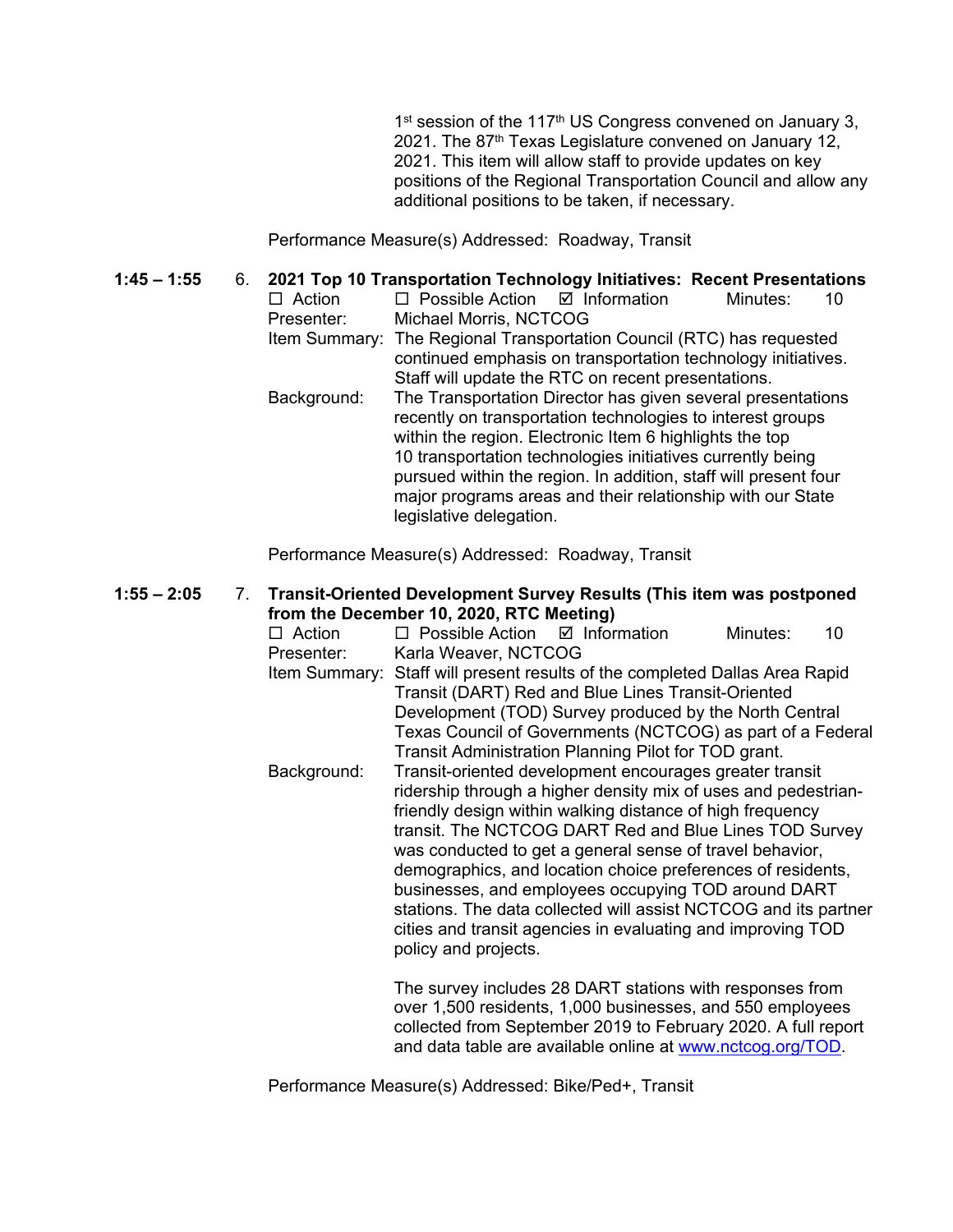# **2:05 – 2:15** 8. **Update on Transit Ridership Related to COVID-19**

- $\Box$  Action  $\Box$  Possible Action  $\Box$  Information Minutes: 10 Presenter: Michael Morris, NCTCOG
- Item Summary: Changing Mobility performance measures have indicated the need to focus and create a partnership with transit authorities. Meetings have occurred over the last several months regarding this partnership.
- Background: Due to the ongoing COVID-19 outbreak, transit ridership in the United States, Texas, and Dallas-Fort Worth region has suffered declines and stagnation. There is an urgency to support transit agencies and coordinate efforts to address ridership concerns. Through the COVID-19 #00X Infrastructure Program, \$25,000,000 was previously approved to make investments in various transit initiatives to address impacts due to COVID-19 and advance transit in the region. Over the past several weeks, North Central Texas Council of Governments staff has been working with the transit agencies to develop a phased plan and identify projects that prioritize rider safety and focus on increasing new transit riders while restoring previous transit users. Additional information is provided in Electronic Item 8.

Performance Measure(s) Addressed: Administrative, Transit

### **2:15 – 2:25** 9. **Dallas-Fort Worth Clean Cities Fleet Recognition and Annual Survey Results**

| $\Box$ Action                                                | $\Box$ Possible Action $\Box$ Information                                                                                   |                                         |  | Minutes: | 10 |
|--------------------------------------------------------------|-----------------------------------------------------------------------------------------------------------------------------|-----------------------------------------|--|----------|----|
| Presenter:                                                   | Lori Clark, NCTCOG                                                                                                          |                                         |  |          |    |
| Item Summary:                                                | Staff will present an overview of results from the 2019 Dallas-                                                             |                                         |  |          |    |
|                                                              | Fort Worth Clean Cities (DFWCC) Coalition Annual Survey and                                                                 |                                         |  |          |    |
|                                                              |                                                                                                                             | highlight Fleet Recognition recipients. |  |          |    |
| Background:                                                  | The North Central Texas Council of Governments has been                                                                     |                                         |  |          |    |
| the host organization for DFWCC, a United States Department  |                                                                                                                             |                                         |  |          |    |
|                                                              | of Energy (DOE) initiative to reduce total energy impacts in the                                                            |                                         |  |          |    |
|                                                              | transportation sector, since 1994. Clean Cities coalitions are<br>required to complete annual reporting to DOE every March. |                                         |  |          |    |
|                                                              |                                                                                                                             |                                         |  |          |    |
| The Coalition has a goal of increasing energy use impacts by |                                                                                                                             |                                         |  |          |    |
|                                                              | 15 percent year-over-year. In order to complete this report and                                                             |                                         |  |          |    |
|                                                              | meet these goals, DFWCC seeks information from local fleets                                                                 |                                         |  |          |    |
|                                                              | about alternative fuel use and other fuel-saving activities.                                                                |                                         |  |          |    |
|                                                              | DFWCC also began a recognition program based on this data                                                                   |                                         |  |          |    |
|                                                              | to highlight fleets that demonstrate excellence in their fleet                                                              |                                         |  |          |    |
|                                                              | reporting. Electronic Item 9 provides more information, and                                                                 |                                         |  |          |    |
|                                                              | additional detail is at www.dfwcleancities.org/annualreport.                                                                |                                         |  |          |    |

Performance Measure(s) Addressed: Air Quality